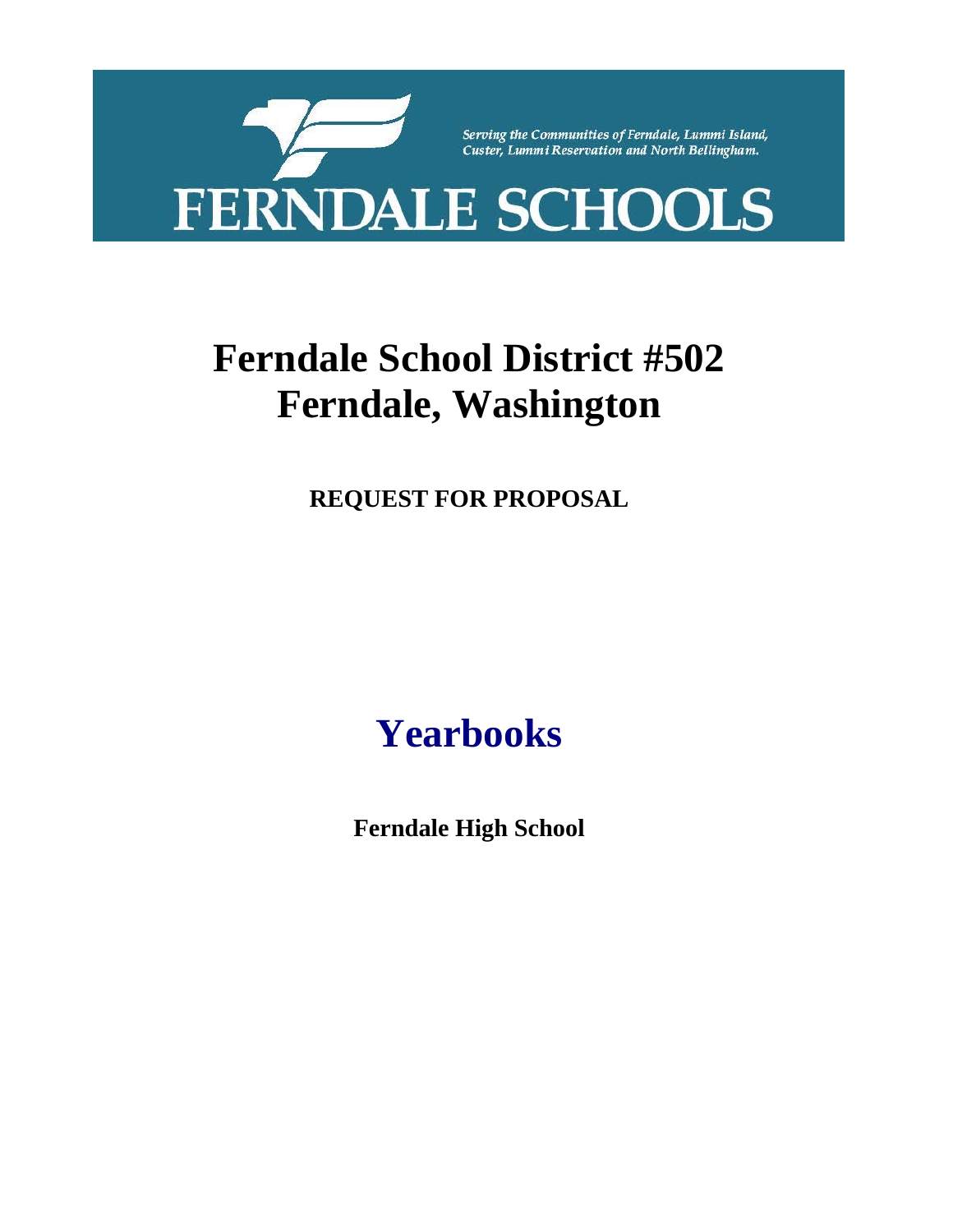# **FERNDALE SCHOOL DISTRICT NO. 502**

# REQUEST FOR PROPOSAL FERNDALE SCHOOL DISTRICT NO. 502

# YEARBOOKS - 2019-2020 SCHOOL YEAR

# **RFP NO. 2019-2020-01**

Proposals for Yearbooks for Ferndale High School will be received by Ferndale School District No. 502, up to but no later than Friday July 19, 2019 at 3:00 PM at the District Office.

Ferndale School District #502 Mark Deebach, Assistant Superintendent for Business and Support Services 6041 Vista Dr. PO Box 698 Ferndale, WA 98248

Phone: (360) 383-9203 Fax: (360) 383-9201

# **TABLE OF CONTENTS**

| 12 |
|----|
|    |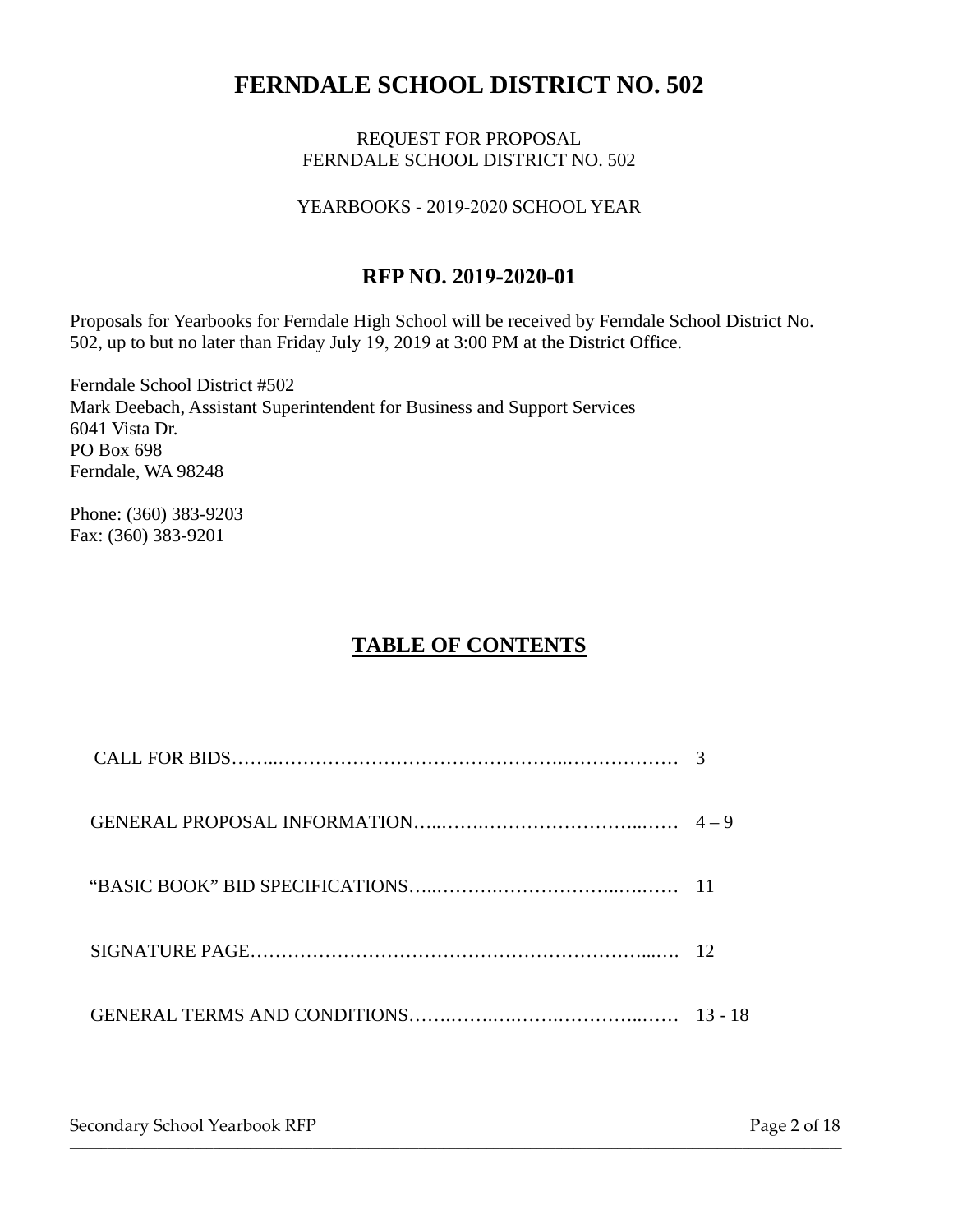# **CALL FOR BIDS**

To Whom It May Concern:

Notice is hereby given that Ferndale School District No. 502 ("District") is seeking proposals for the procurement of YEARBOOKS for Ferndale High School for the 2019-2020 school year with renewal options. Sealed proposals will be received by the District from qualified respondents ("Respondent") no later than **3:00 PM, Friday, July 19, 2019**, at the District Office, listed on the first page. Proposals received after this date and time will not receive consideration. All proposals shall be placed in a sealed envelope and be clearly marked "YEARBOOK RFP". No fax, verbal, e-mail or telephone proposals will be accepted. No Respondent may withdraw the proposal after the due date and time unless said award is delayed for a period exceeding sixty (60) days.

The District reserves the right to cancel or postpone this request for the period of sixty (60) days, or reject any and all proposals, or waive any irregularities or informalities in the RFP process, if the best interest of the District would be served.

It is imperative that the submitted proposals are carefully analyzed and include the required information. Proposals received late, lacking pages, information, signatures, etc. will be immediately disqualified without opportunity for correction.

Technical questions that may need to be answered or clarified will need to be followed up by addenda. Information given verbally is not binding.

 $\_$  , and the set of the set of the set of the set of the set of the set of the set of the set of the set of the set of the set of the set of the set of the set of the set of the set of the set of the set of the set of th

We look forward to your proposal. Good luck!

Sincerely,

Mark Deebach, Assistant Superintendent for Business and Support Services Ferndale School District #502

Published: Friday June 21, 2019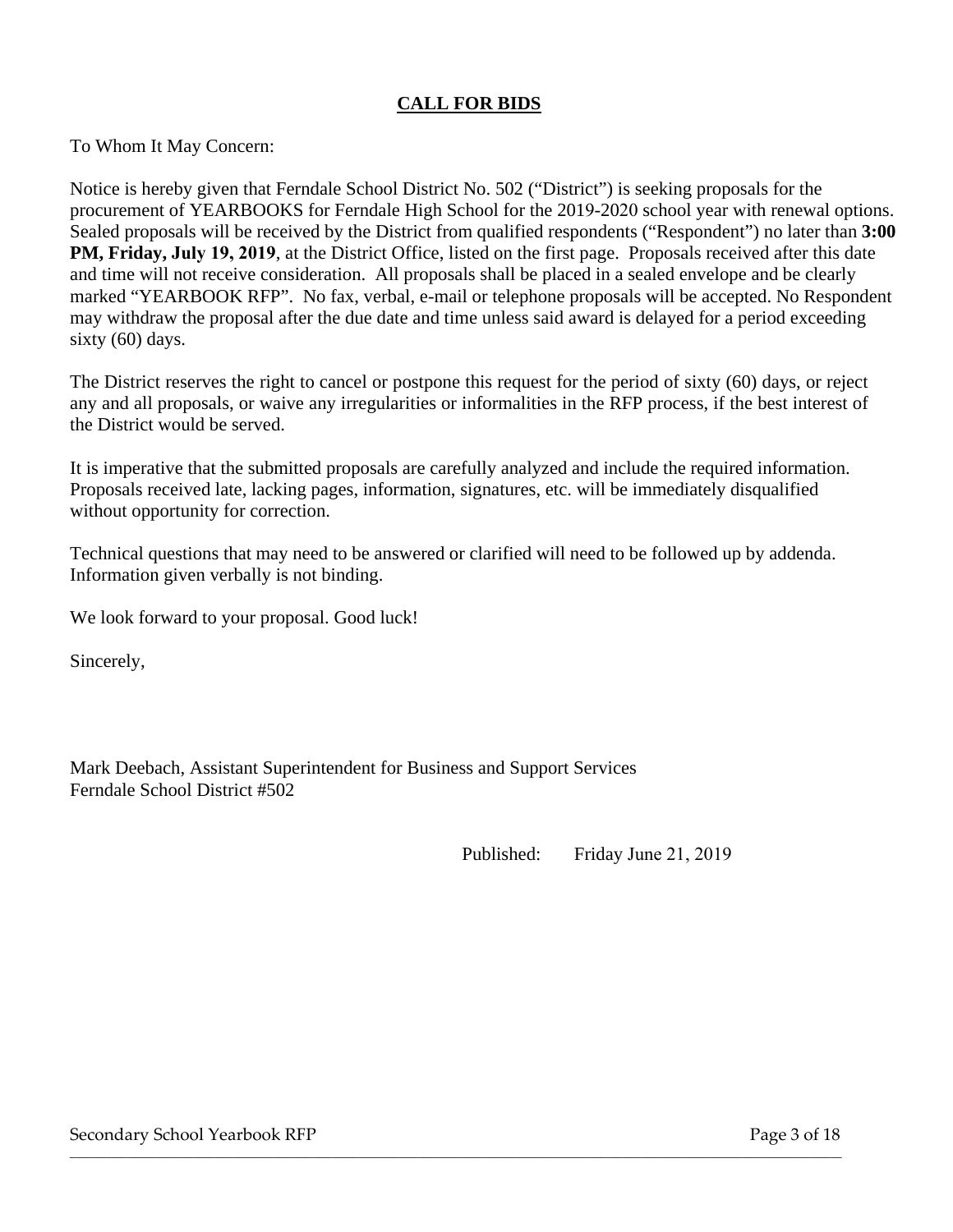# **GENERAL PROPOSAL INFORMATION**

# **1. GENERAL CONDITIONS**

Enclosed are Ferndale School District's Basic Book Bid Specifications and "Additional Questions" (item #19) for yearbook pricing for Ferndale High School. Bids are requested for a "Basic Book" for the senior high.

The Basic Book Price is to be based on the listed specifications. Items that are included at no extra charge in the "Basic Book" cost shall be noted as such within item #17 "Extras and Options" below.

Interested Bidders are cautioned to provide in their proposals as much detail as possible pertaining to their capabilities and experience to the services requested in this proposal. Describe the various programs available for yearbook production. Outline the plan to collaborate with the District staff and students, for the production and successful delivery of yearbooks.

Bidders must respond to each item in the bid form and pricing must be submitted on the forms provided. If any item is not available from your Company, indicate "N/A" or "Not Available". DO NOT LEAVE ANY ITEM BLANK. All prices must be firm for the term of the contract.

# **2. RENEWAL OPTIONS**

At the option of the District, this contract may be renewed for four consecutive one (1) year periods for the 2020-2021, 2021-2022 and 2022-2023, 2023-2024 school years. If the District decides to exercise any of these renewal options, the Bidder will be notified in writing no later than July 31 prior to the option school year. All contracts and renewals are valid between September 1 and August 31 of that school year. Any anticipated price change during the option years must be noted in the bid.

# **3. INVOICING**

All statements of costs and invoices shall be itemized to reflect the bid pricing for basic book and

all optional items and no invoice shall be paid until final approval of Advisor.

The Vendor shall present to the Advisor, a fully **itemized statement of costs** added to the "Basic Book Bid" accumulative to date by the  $10<sup>th</sup>$  of each month.

The final billings for the yearbook shall be in the hands of the Advisor by date of shipping to allow the Accounting Department time to close the books for the yearbook accounts.

Should itemized statements indicate costs would exceed budget estimates, the Advisor shall have the option of altering the yearbook any time prior to the agreed deadlines without penalty.

NOTE: The District will not pay for "over-run" copies it does not wish to receive or need.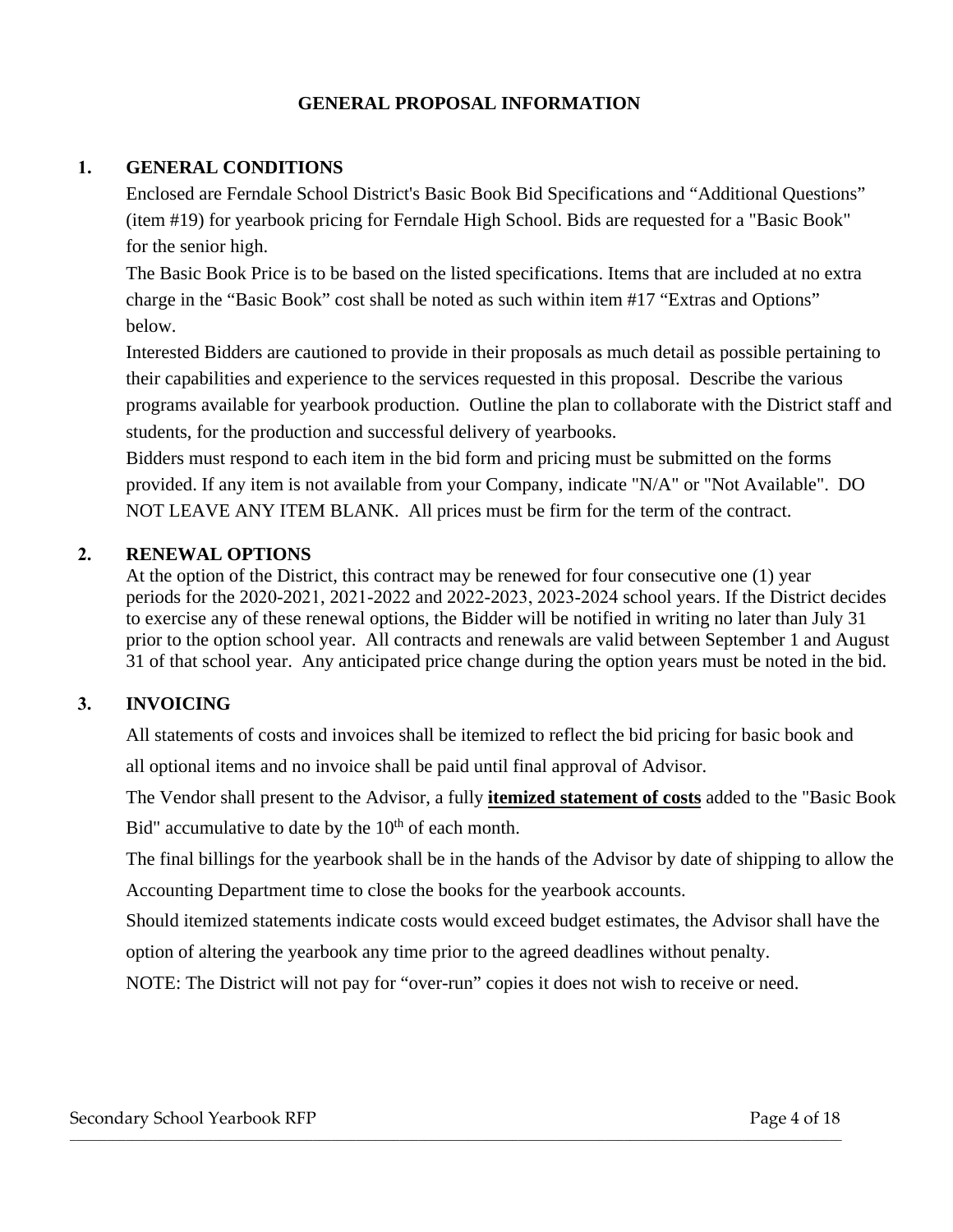# **4. PAYMENT SCHEDULE**

**No prepayment discounts will be allowed**. Up to twenty-five percent (35%) of the total agreement may be paid by October 15, up to fifty percent (45%) of the total agreement may be paid by Februrary 1 with final payment thirty (30) days after delivery, or pending adjustment for damaged or improperly bound and/or printed books.

# **5. MAILING/SHIPPING COSTS**

All prices quoted shall be F.O.B. to the applicable school. All mailing charges covering the shipments of completed pages to the printer, of returning proofs and/or corrected proofs to the printer, of covers to printer, and of completed books to the school will be the responsibility of the Vendor. Preprinted labels are to be supplied by the Vendor for all mailing between school and publisher. Schools will submit to the Vendor, prior to final billing, all mailing costs that were paid by the school throughout the year.

The Vendor shall credit the school's final bill for all mailing charges submitted. All credits must be applied to current year's publication**.** 

# **6. DELIVERY DATES**

Yearbooks must be shipped to the school on the date and time specified by the Advisor. The Advisor must approve any change in the delivery schedule.

**Senior High**: Delivery date shall not be later than ten (10) days before the school's respective commencement.

# **7. TAX EXEMPT STATUS**

Schools that qualify for the tax-exempt status will file the appropriate documents with the Vendor.

# **8. SUPPLIES**

Supplies are to be provided for preparation of yearbook. Supplies and materials will be delivered to the school within five (5) working days after the request.

# **9. DEADLINES/DELAYS**

Deadlines are to be determined by Advisor and representative during first month of school.

- A. Final totals for the amount of pages and ordered and delivered yearbooks shall be determined no later than the December 15 of each year without penalty.
- B. Final deadlines shall be not less than five weeks prior to delivery; earlier deadlines may be noted in your bid. Delivery date of books to the school is dependent upon the school-year calendar. The date shall be established in September.
- C. Should it appear that the meeting of the final delivery date is in jeopardy as a result of missed deadlines by school, the Vendor is responsible for informing the Advisor, ten days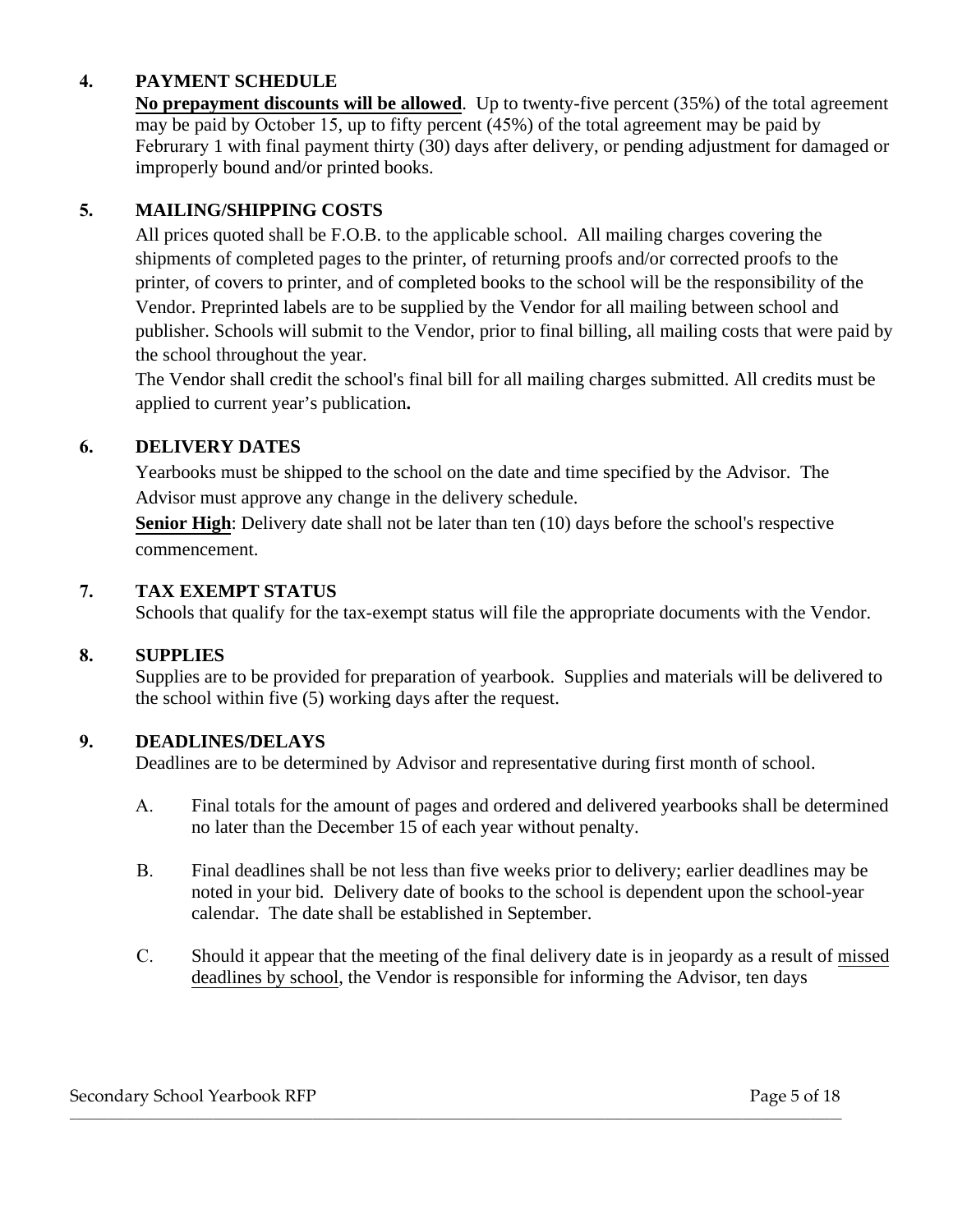prior to the final deadline, that if such deadline is missed, late delivery may be implemented or an overtime charge may be levied; and the estimated delivery date and amount of such overtime charges should be quoted.

# **10. CREDITS**

Books damaged in shipment will be the responsibility of the representatives to arrange credit or replacement. Books damaged in production are the responsibility of the Vendor to fix, replace, reimburse or issue a credit to the school. Should replacement be made after the last day of school, it shall be the responsibility of the Vendor to pay for postage charges plus all shipping and handling of books to the school's yearbook purchasers. Credit issued will be determined from the basic unit bid price plus any optional items added and will be applied to the final billing. All credits shall be applied to current year publication.

# **11. COPY RETURN**

All materials used in the production of the yearbook shall be returned to the school on shipping date specified between the Vendor's representative and Advisor.

# **12. SAMPLE YEARBOOK**

Samples will be provided only upon request.

# **13. PROGRAM ACCESS**

The base bid price is to include access and use of Bidders online web-based layout and planning program. Schools shall have the ability to upload common files such as .jpg, .tiff and .png for use within the program.

### **14. PROOFS**

Proof submittal dates to be negotiated between Advisor and Bidder. Schools shall have the ability to request high resolution PDF files as proofs. Errors identified through signed proof and not corrected by the Vendor will be resolved by negotiations with the Advisor.

# **15. EVALUATION OF PROPOSALS**

Proposals will be evaluated as follows:

- 35% Program and process support, training and troubleshooting including: On-Site visits, on call, online, call in, e-mail, "camps," workshops, etc.
- 30% "Basic Book" Cost.
- 25% cover letter, relationship and history with the District, resume of representative, Vendor and Representative Information. References, completed Company profile and etc.

 $\_$  , and the set of the set of the set of the set of the set of the set of the set of the set of the set of the set of the set of the set of the set of the set of the set of the set of the set of the set of the set of th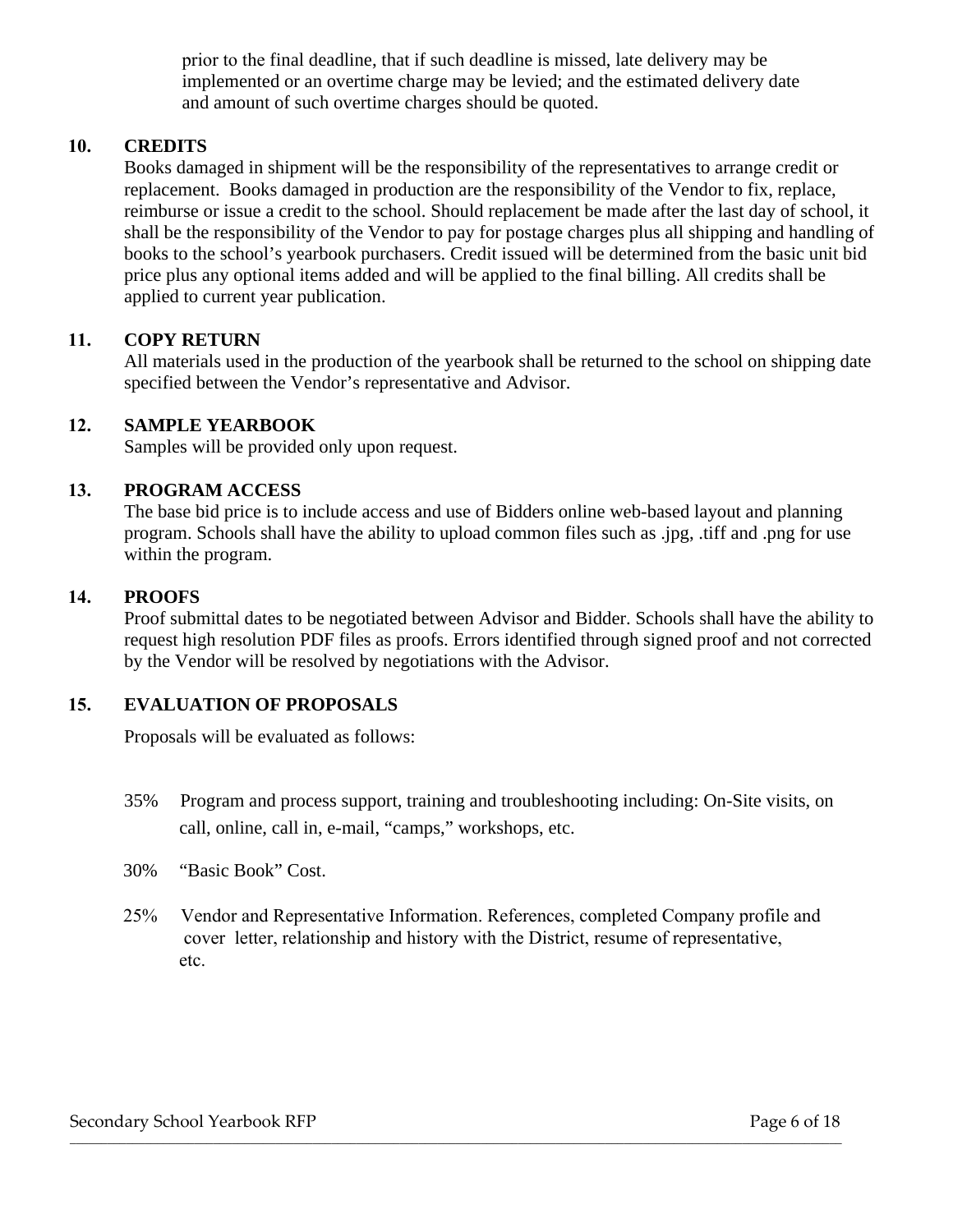10% Deadlines. Timetable for submissions, final counts, flexibility, delivery dates, etc.

(Other costs may be included in the evaluation process if deemed necessary by the District)

# **16. EXTRAS AND OPTIONS**

Upon request, the school may request additional extras and options during the school year which shall be quoted, such as cover options, binding options, world news event pages, die cutting, QR matrix barcodes (tags), Spring supplements, supplies, foil application, yearbook on CD, name stamping, coating, protective covers and other items.

The Bidder shall provide a price list of common optional items with the bid. The Bidder shall also note which items that are included in the Basic Book price at no extra charge.

# **17. TECHNOLOGY REQUIREMENTS: HIGH SCHOOL**

Layout design and copy will be done on computers using InDesign CS6 or above. All computer generated material will be sent in by online submission in PDF format. Describe fully how we would submit our pages via the PDF process. Include any plug-ins enhancements, procedures, and other relevant information to help us make our decision. Include, but do not limit yourself to the following information:

- 1. PDF set up process on our computers;
- 2. Pricing considerations, if any;
- 3. Software required;
- 4. Submission procedures;
- 5. Proofing procedures;
- 6. Deadline schedule;
- 7. Support available from rep and plant;
- 8. List of schools in your territory who are currently using PDF format;
- 9. Total number of schools on PDF format with your company;
- 10. Sample of an actual school's PDF file for evaluation;
- 11. Procedure in the plant for handling PDF files. Include the ENTIRE process from initial submission to finished signature.
- 12. Yearbook Augmented Reality (AR) ability to link content (videos, gallery images) to images within book, no login required for students who download APP to view

You will be required to demonstrate your CS6 Enhancements and submittal procedure.

Bidder must provide software capable of flowing photos and names. Such capabilities will include, but are not limited to:

- 1) Viewing actual photos with name, grade, and file number supplied on one screen;
- 2) Sorting and exporting names by grade or by alphabet;
- 3) Exporting names Last Name First, or First Name Last;
- 4) Showing a complete printout of all names and photos, sorted by grade or alphabet;

 $\_$  , and the set of the set of the set of the set of the set of the set of the set of the set of the set of the set of the set of the set of the set of the set of the set of the set of the set of the set of the set of th

- 5) Exporting by grade level directly to mug pages on InDesign CC2018 files;
- 6) Capable of handling either B/W or 4-color photos.
- 7) Do you provide such software? Yes \_\_\_\_\_\_\_ No \_\_\_\_\_\_\_ If yes, bidder will be required to demonstrate upon request.

Secondary School Yearbook RFP Page 7 of 18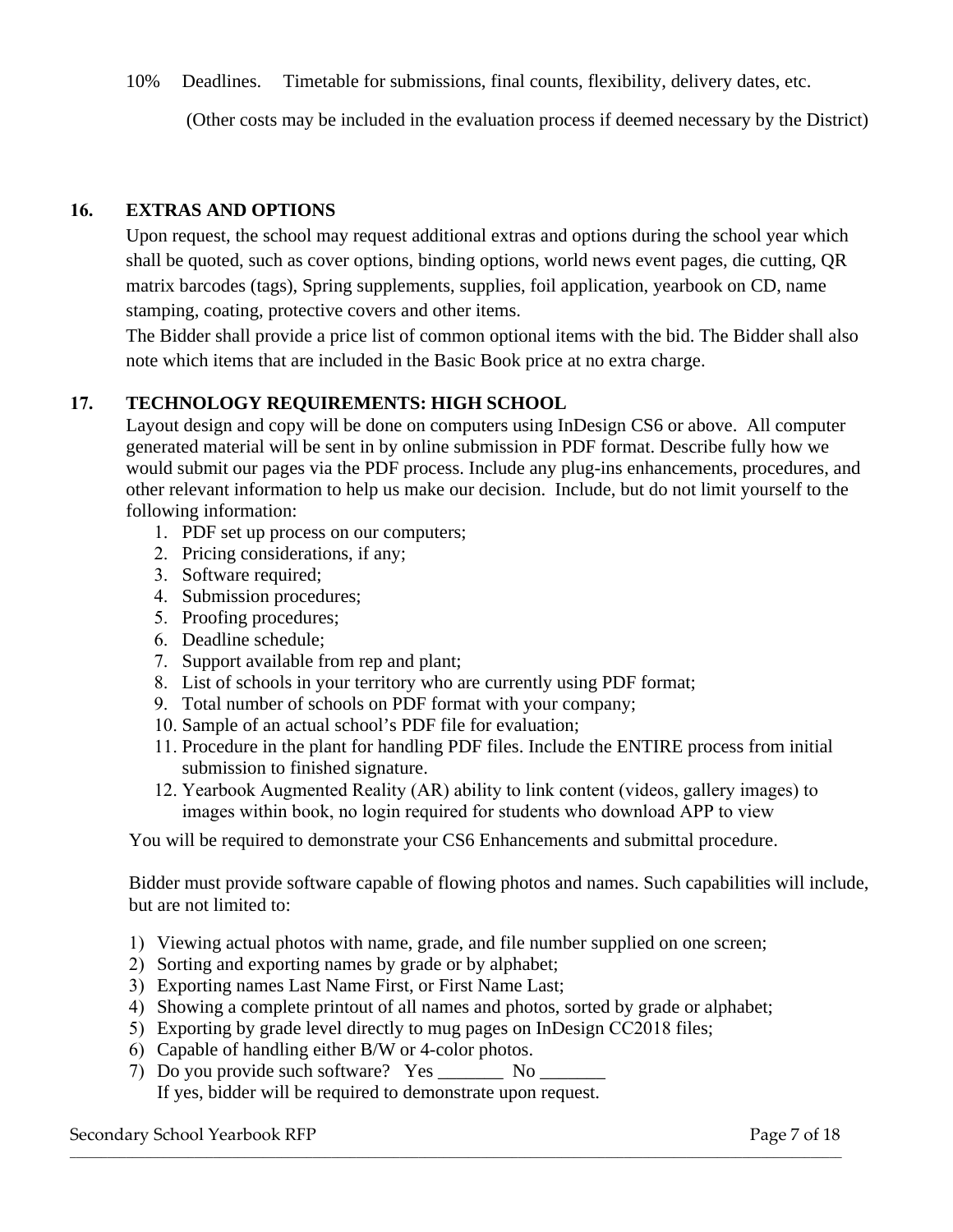REQUIREMENT FOR AUGMENTED REALITY SUPPORT: Printer will provide branded, proprietary augmented reality app to link video and/or animation. Using codes or HP Reveal for this is not acceptable. Printer will provide school the ability to link video and/or animation to individual images thru use of augmented reality support and face recognition technology. This is to allow the book reader the ability to scan a printed photograph and view the embedded video. Using QR codes for this is not acceptable. The school will not have any requirement to maintain or store the linked video as the augmented reality support must provide the server support necessary to house and maintain the video files. You will be required to demonstrate this service.

# **18.** TECHNOLOGY REQUIREMENTS:

In order to utilize the latest online technology, your program must provide a Flash-based program at no charge which must include, but is not limited to, the following:

### 1. **Yearbook Management Tools**

- Ability to completely customize individual staff permissions
- Ability to create and print detailed ladder with staff assignments and due dates
- **Unlimited Image Upload**
- Ability to upload whole folders of photos or  $50+$  images at a time
- Accept these photo file formats: .jpeg, .tif, and .png
- Ability to create custom image folders
- Image Editing tools online, *without the need to exit the program*
- Ability to control page settings (set margins, units of measure, etc.)
- Toggle on/off grids, bleeds, guides
- Complete portrait management (edit identification, delete duplicates, etc.)
- Ability to create portraits from candids to include missing students
- Unlimited customization of portrait pages, including image size  $\&$  placement, margins, text size, and page style
- Auto-scan function that identifies names to be indexed, and auto index flow
- Built-in e-mail client, or messaging center, for ease of communication among staff members and the ability to assign tasks, or "To Dos"
- Ability to create high resolution PDFs on demand for accurate proofing of pages
- Deadline and grading accountability through "To Dos" and messaging
- Access to free Online educational movies for teaching of program
- Fit to page button
- Sticky notes function to share notes on each page with staff.
- Leading, Tracking, Kerning
- Format menu with character styles
- Built in Red Eye Tool
- Indicator telling when and where image has already been used

#### 2. **Page Creation Tools**

- Ability to create cut out backgrounds (COBs), transparencies, drop shadows on objects and text, unlimited polygon shapes, free form shapes, and rounded corners
- Unlimited use of accent colors, transparencies and tints on all color pages
- Ability to create color gradients
- Ability to apply color  $\&$  color tints to text, tool lines, and fill and stroke both

 $\_$  , and the set of the set of the set of the set of the set of the set of the set of the set of the set of the set of the set of the set of the set of the set of the set of the set of the set of the set of the set of th

- Font size up to  $500$
- **Linked text boxes**
- Dropped caps function
- Ignore text avoidance
- Run text off the page
- Ability to create Tip-ins and gatefolds
- Ability to manage UV Coating

# Secondary School Yearbook RFP Page 8 of 18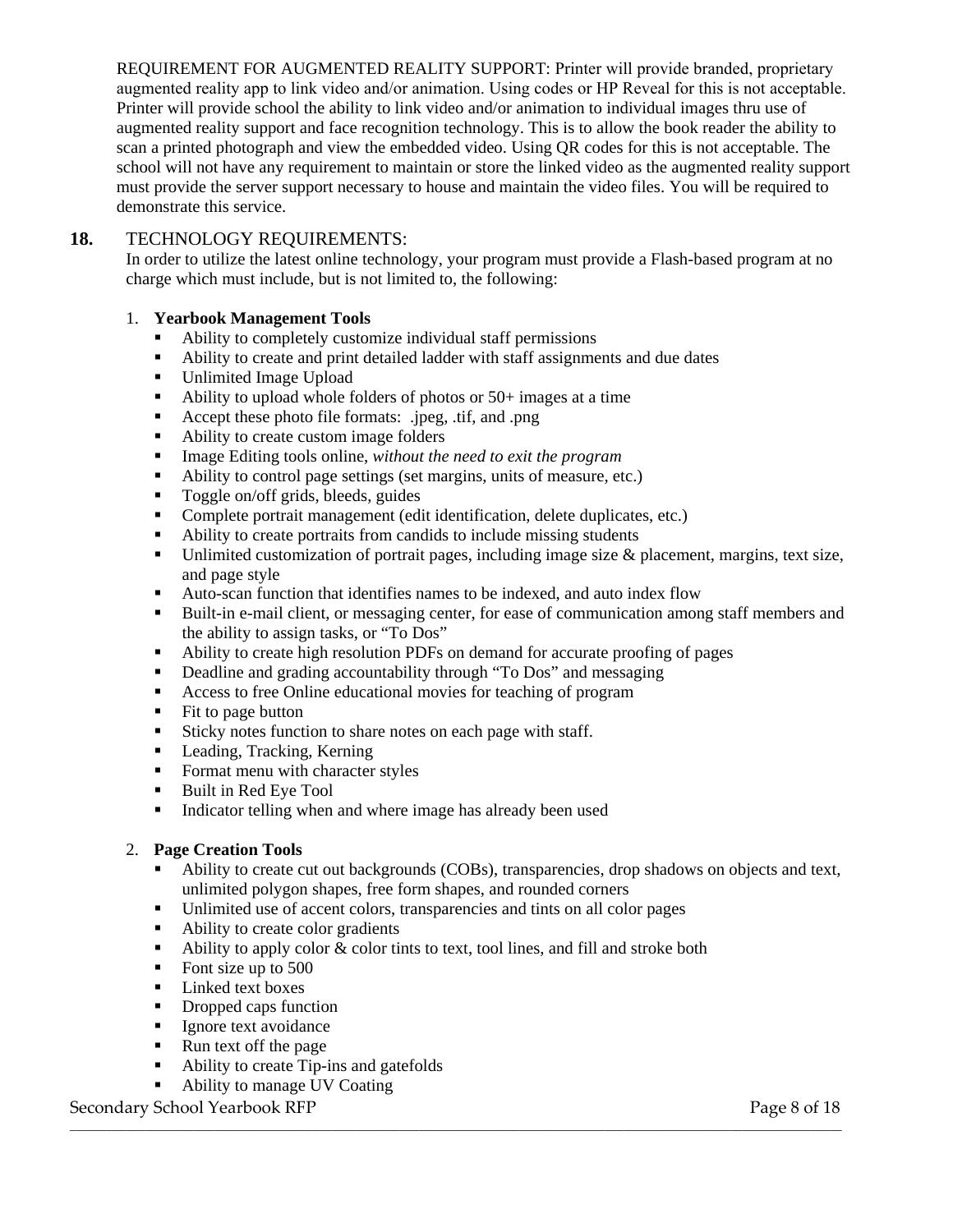- **Text wrapping function**
- Grouping items on a page for easier rotation and movement
- Color Backgrounds
- Live Cropping for accurate photo placement
- Total control provided by layout tools like layering, distribute objects and align objects
- Drag & Drop functionality (templates, shapes, photos, etc.)
- Full library of tintable background graphics available for all pages
- Full library of predesigned templates and page elements
- Ability to create unlimited custom templates
- Ability to create multiple master pages
- Align and Distribute multiple elements

#### 3. **Special Effect Capabilities**

- **Traditional candids**
- Polaroid candids
- Fake Duotones
- Image out of photo
- **Torn photos**
- Clipping path/cutout backgrounds
- Convert text to shape and place images within
- Reflections
- Simulated compound paths
- **Mosaics**
- Patterns
- **Text on a path**
- **Transparent text**
- **Multi** colored text
- Scotch Tape
- 3D cube panel
- 3D cube layers
- 3D cube stacks (Obert effect)

Vendor must provide supplemental media-sharing website application for the school. This site must also:

- Be a safe, secure internet experience for students and staff.
	- o Should be COPPA compliant (Children's Online Privacy Protection Act)

- o Provide Family Watchdog screenings of all members
- o Must be VeriSign Secure and McAfee-rated hacker safe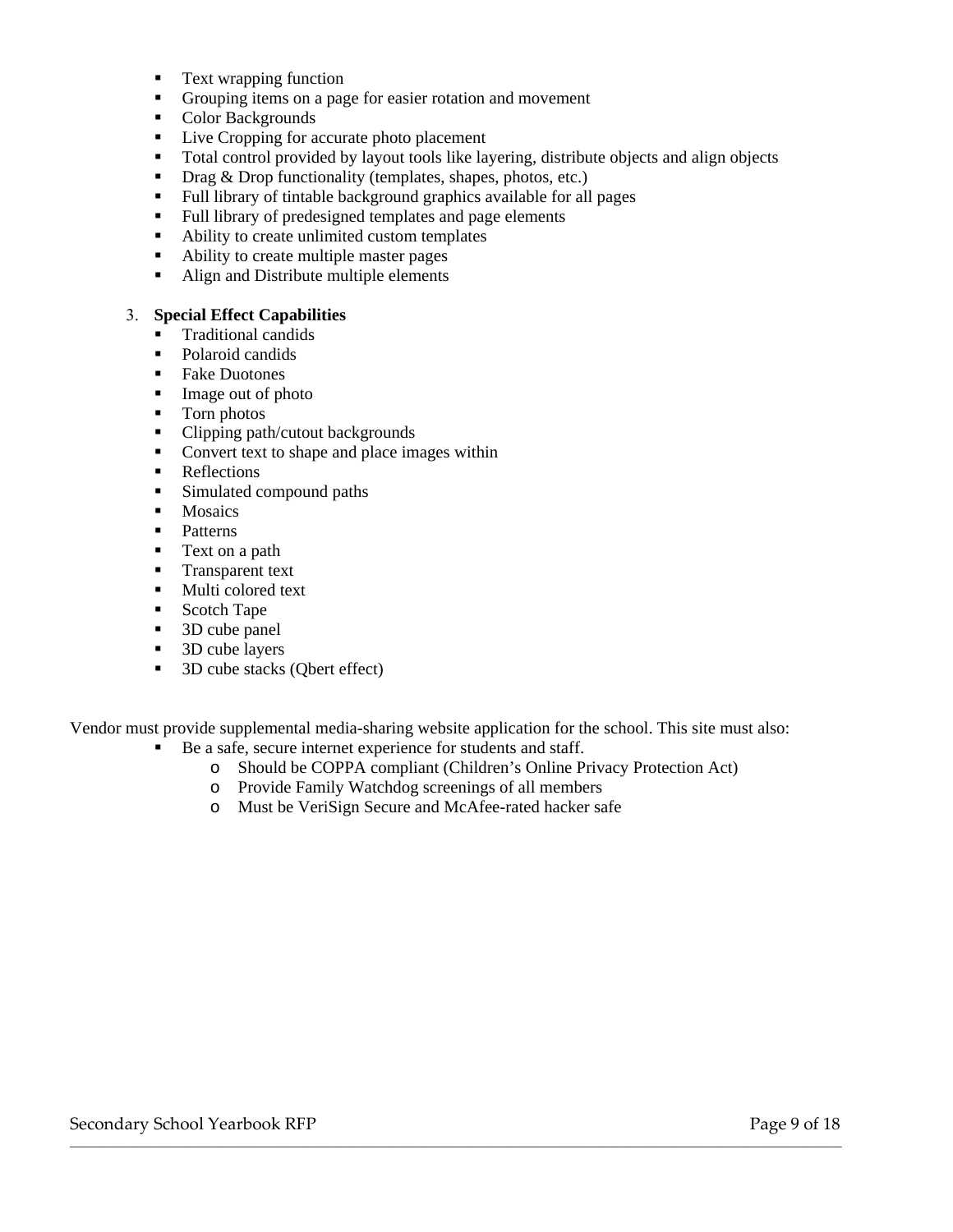# **19. ADDITIONAL QUESTIONS**

- A. Is your software Windows 10 compatible? Yes: No: (Note: if the answer is "No", your submittal will not be considered)
- B. Services and Support: Explain your Company's available workshops (specifically include photojournalism), camps, training, educational materials, budget support, computer programs, classroom activities, promotional and sales aids and other support provided for the District staff and students assigned to the yearbooks including any associated costs.
- C. Company Profile: Provide a cover letter and Company profile, including full legal name, address, phone, and fax number, applicable e-mail addresses, website information and description of your company's background.
- D. Representative: Current resumes of local school representatives and plant representatives to be assigned to the District. Describe the duties and support that will be provided by the local school representative for various programs.
- E. Errors by Company: Explain your company's policy for corrections, errors on proofs, missing pages, missing names, missing photos, wrong name to photo, etc. which is a result of an error by the Vendor and any associated credits.
- F. Errors by District: Explain your Company's policy for corrections, errors on proofs, missing pages, missing names, missing photos, wrong name to photo, etc. which is a result of an error by the District and any associated costs.
- G. Free Books: Are promotional/library copies of the yearbook available at no charge? If so, how many copies are provided?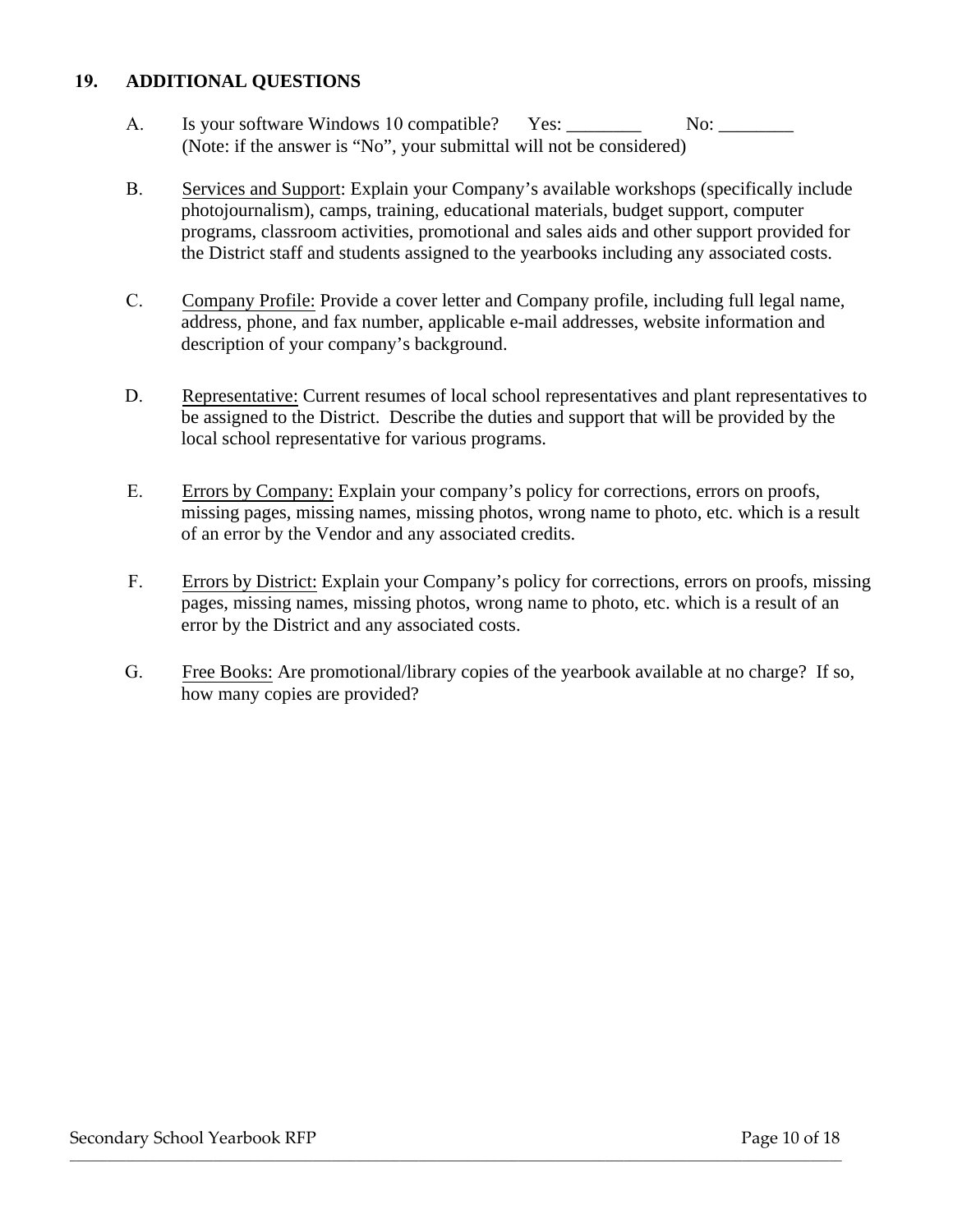**BASIC BOOK:** Along with the other evaluated criteria, a successful Bidder shall be able to provide yearbook as specified below. The following shall be used for the Basic Book price:

| <b>Number of Books:</b> | 600                                                          |
|-------------------------|--------------------------------------------------------------|
| <b>Number of Pages:</b> | 280                                                          |
| <b>Page Trim Size:</b>  | $9'' \times 12''$                                            |
| <b>Paper Stock:</b>     | 100# Gloss or 100# Enamel                                    |
| Cover:                  | 160-Board Point; School Designed 4-Color - Gloss Lamination. |
| <b>Binding:</b>         | Smythe sewn, rounded and backed, PUR adhesive                |
| <b>Endsheets:</b>       | School designed full color; different front/back             |
|                         |                                                              |

 clearly such as "NONE" or "ZERO" in the space provided. **CONTRACT RENEWAL OPTIONS:** At the option of the Ferndale School District, this contract may be extended for four additional years. Bidder may indicate a percentage cost increase for contract renewal options. If there will be no change in pricing for these renewal periods, indicate

| Year          | Renewable? |                | May be less than, but no more than the following |  |
|---------------|------------|----------------|--------------------------------------------------|--|
|               | Yes        | N <sub>o</sub> | percentage over the prior year:                  |  |
| $2020 - 2021$ |            |                |                                                  |  |
| $2021 - 2022$ |            |                |                                                  |  |
| $2022 - 2023$ |            |                |                                                  |  |
| $2023 - 2024$ |            |                |                                                  |  |

\_\_\_\_\_\_\_\_\_\_\_\_\_\_\_\_\_\_\_\_\_\_\_\_\_\_\_\_\_\_\_\_\_\_\_\_\_\_\_\_\_\_\_\_\_\_\_\_\_\_\_\_\_\_\_\_\_\_\_\_\_\_\_\_\_\_\_\_\_\_\_\_\_\_\_\_\_\_\_\_\_\_\_\_\_\_\_\_\_\_\_\_\_\_\_\_\_\_\_\_\_\_\_\_\_\_\_\_\_\_\_\_\_\_\_\_\_\_\_\_\_\_\_\_

# **BASIC BOOK PRICE – FERNDALE HIGH SCHOOL \$ PER BOOK**

Secondary School Yearbook RFP Page 11 of 17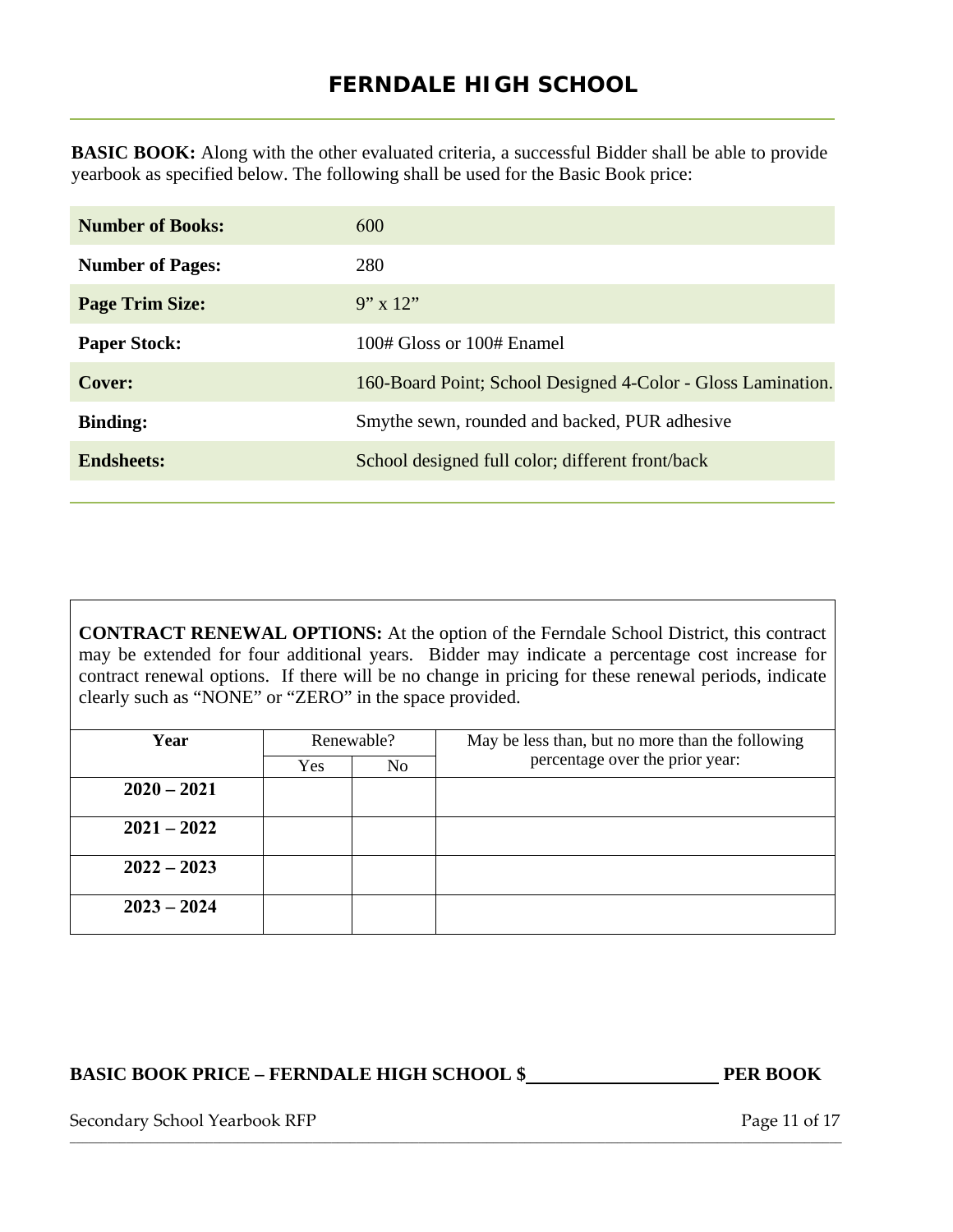# **SIGNATURE PAGE**

Pursuant to and in compliance with the Information for Bidders, Additional Information for Bidders, and other documents relating thereto, the undersigned hereby proposes to furnish and deliver any or all of the articles enumerated and/or perform such work as specified at the prices quoted herein.

I hereby certify that I have read and understand the call for bids, and all proposal documents pertaining to this proposal submittal.

|                                                                                  |                       |  | <b>Printed</b> |  |
|----------------------------------------------------------------------------------|-----------------------|--|----------------|--|
|                                                                                  | SIGNATURE TITLE TITLE |  |                |  |
|                                                                                  |                       |  |                |  |
|                                                                                  |                       |  |                |  |
| TELEPHONE FAX DATE                                                               |                       |  |                |  |
| FIRM : ( ) Corporation ( ) Partnership ( ) Individual ( ) Other                  |                       |  |                |  |
| Washington State License or Registration Number: _______________________________ |                       |  |                |  |
|                                                                                  |                       |  |                |  |

### **ACKNOWLEDGEMENT OF ADDENDUM:**

Bidder acknowledges receipt of Addenda by checking the corresponding box(es):

| Addendum No. 1: | Addendum No. 2: |  |
|-----------------|-----------------|--|
| Addendum No. 3: | Addendum No. 4: |  |

 $\_$  , and the set of the set of the set of the set of the set of the set of the set of the set of the set of the set of the set of the set of the set of the set of the set of the set of the set of the set of the set of th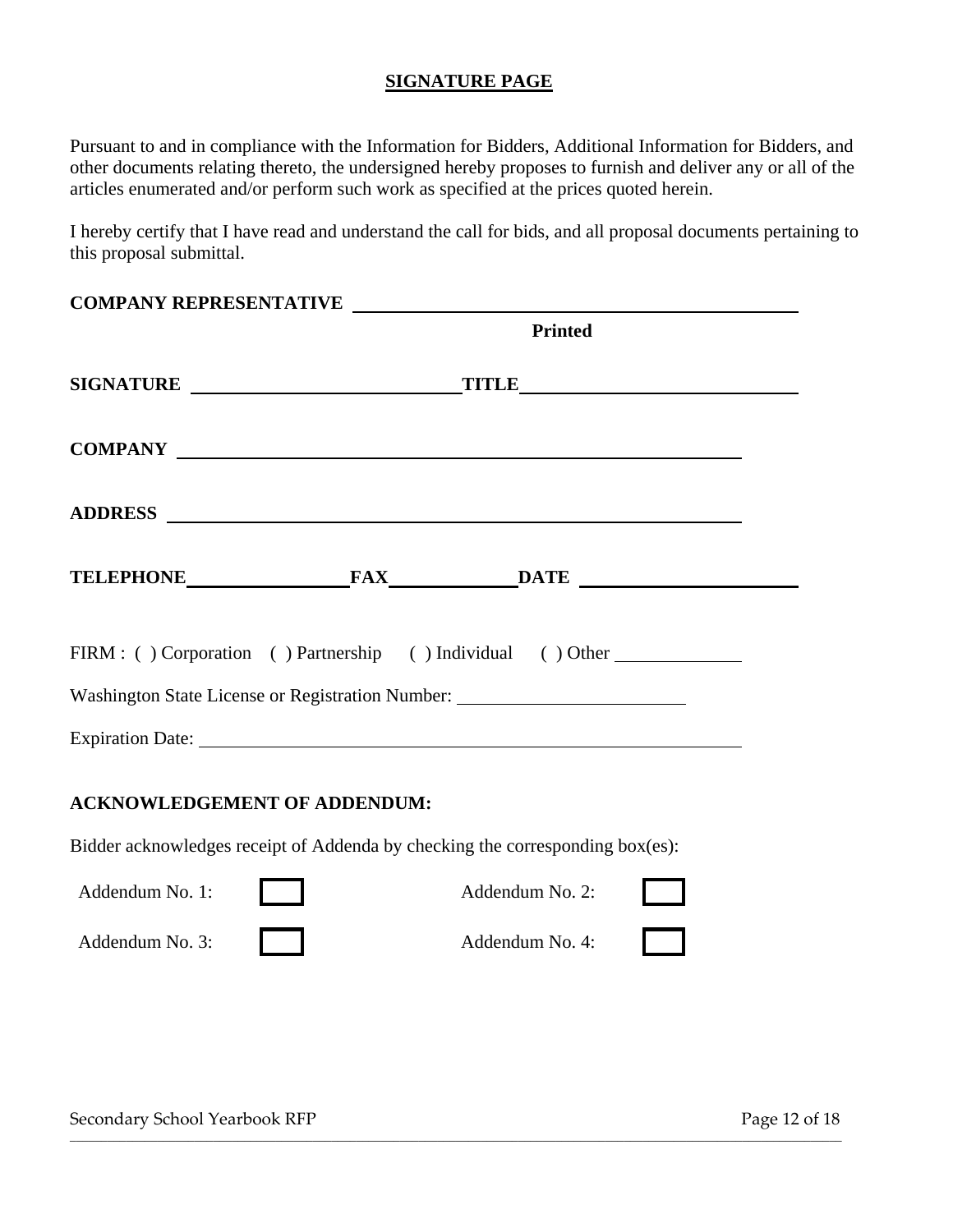### **GENERAL TERMS AND CONDITIONS**

#### **1. GENERAL INSTRUCTIONS TO BIDDERS**

The following information, requirements, instructions and notices are the Ferndale School District's ("District") general instructions to all bidders. The terms "Bidder", "Proposer", "Vendor" and "Company" as well as "bid" and "proposal" are used throughout this document to refer to the vendor and their responsive submission. Bidders shall submit their proposals by entering unit prices and total lump sums, if applicable, in the spaces provided following each item. Bidders are requested to complete each section clearly in pen or typewriter with black or blue printing.

#### **2. APPLICABLE LAW**

 7324 and RCW 28A.335.190, 42.23.030, 42.23.040 and 43.19.1911. This and related transactions shall be governed by the laws of Washington State. This proposal shall abide by the Ferndale School District policies and the State of Washington laws, rules and codes including, but not limited to Policies 7321 and

#### **3. ASSIGNMENT OF CONTRACT**

The Bidder shall not assign this contract nor any part thereof, nor any monies due or to become due hereunder, without the prior written approval of the District.

#### **4. BID PROTESTS**

A. Form of Protest: In order to be considered, a Protest shall be in writing, addressed to the Assistant Superintendent for Business and Support Services, and include:

1. The name, address, and phone number of the Bidder or Proposer protesting, or the authorized representative of the Bidder or Proposer;

2. The Invitation for Bid (IFB) or Request for Proposals (RFP) Number and Title under which the Protest is submitted;

 3. A detailed description of the specific grounds for protest and any supporting documentation. It is the responsibility of the Protesting Bidder/Proposer to supplement its Protest with any subsequently discovered documents prior to the District's decision;

4. The specific ruling or relief requested; and evidence that all persons with a financial interest in the procurement have been given notice of the protest or if such persons are unknown, a statement to that effect.

#### B. Who May Protest:

- 1. Protests based on specifications: Any prospective Bidder/Proposer.
- 2. Protests following Bid submittal: Any Bidder or Proposer submitting a response to an IFB or RFP showing a substantial financial interest in the solicitation or award of any Contract.
- C. Time to Protest: Protests based on specifications or other terms in the IFB or RFP documents which are apparent on the face of said documents must be received by the District no later than two (2) calendar days prior to the date established for submittal of Bids/Proposals. The District must receive protests based on other circumstances within three (3) calendar days after the protesting Bidder/Proposer knows or should have known of the facts and circumstances upon which the Protest is based. In no event shall a Protest be considered if all bids are rejected or after award of the Contract.
- Protest and shall respond in writing to the Protest prior to the award of contract. The decision of the Assistant D. Determination of Protest: Upon receipt of a timely written Protest, the Assistant Superintendent shall investigate the Superintendent shall be final.
- E. Failure to Comply: Failure to comply with the procedures set forth herein may render a Protest untimely or inadequate and may result in rejection thereof by the District.

 $\_$  , and the set of the set of the set of the set of the set of the set of the set of the set of the set of the set of the set of the set of the set of the set of the set of the set of the set of the set of the set of th

#### **5. BONDS**

The District reserves the right to require the successful Vendor(s) to furnish a performance bond before entering into a formal contract agreement for these services; the Vendor shall bear the cost for the bond.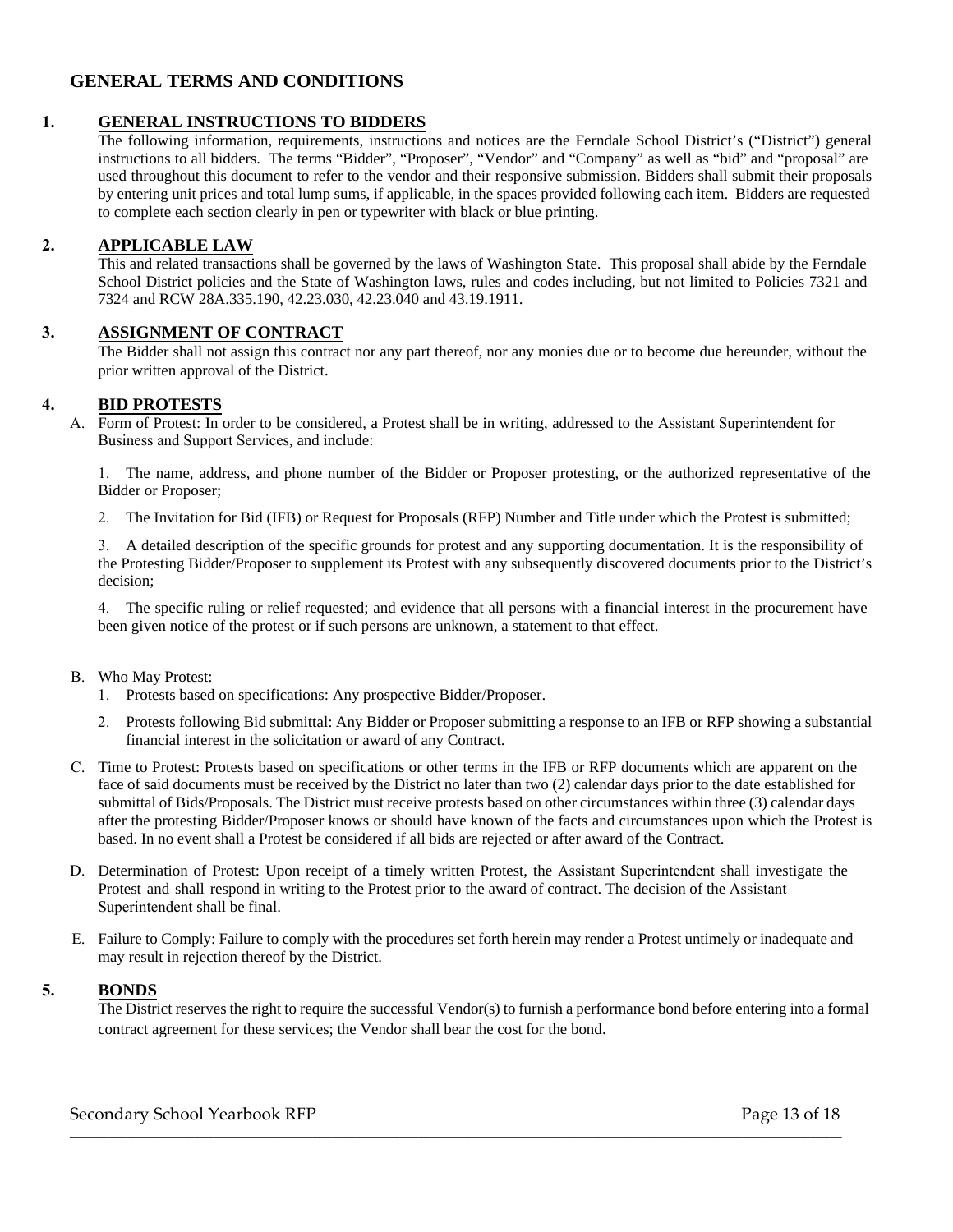#### **6. CERTIFICATION REGARDING DEBARMENT, SUSPENSION, INELIGIBILITY AND VOLUNTARY EXCLUSION -- LOWER TIER COVERED TRANSACTIONS**

This certification is required by the regulations at Title 2 Code of Federal Regulations Part 180 for all lower tier transactions.

 that its certification was erroneous when submitted or has become erroneous by reason of changed circumstances*.*  The prospective lower tier participant certifies, by signing this agreement, that neither it nor its principals are presently debarred, suspended, proposed for debarment, declared ineligible, or voluntarily excluded from participation in this transaction by any Federal department or agency. The prospective lower tier participant shall provide immediate written notice to the **Ferndale School District, Purchasing Department** if at any time the prospective lower tier participant learns

 do business is not excluded or disqualified. The prospective lower tier participant will do this by: Should the prospective lower tier participant enter into a **covered transaction** with another person at the next lower tier, the prospective lower tier participant agrees by signing this agreement that it will verify that the person with whom it intends to

- a. Checking the federal excluded parties list (www.sam.gov); or
- b. Collecting a certification from that person; or
- c. Adding a clause or condition to the **covered transaction** with that person.

 participant in a covered transaction may rely upon a certification of a prospective participant in a lower tier covered The prospective lower tier participant agrees by signing this agreement that it shall not knowingly enter into any lower tier covered transaction with a person who is debarred, suspended, declared ineligible, or voluntarily excluded from participation in this covered transaction, unless authorized by the department or agency with which this transaction originated. A transaction that it is not debarred, suspended, ineligible, or voluntarily excluded from the covered transaction, unless it knows that the certification is erroneous.

The certification in this clause is a material representation of fact upon which reliance was placed when this transaction was entered into. If it is later determined that the prospective lower tier participant knowingly rendered an erroneous certification, in addition to other remedies available to the Federal Government, the department or agency with which this transaction originated may pursue available remedies, including suspension and/or debarment*.* 

#### **7. CERTIFICATION REGARDING LOBBYING**

As required by Section 1352, Title 31 of the U.S. Code, and implemented at 34 CFR Part 82, for persons entering into a Federal contract, grant or cooperative agreement over \$100,000, as defined at 34 CFR Part 82, Sections 82.105 and 82.110, the applicant certifies that:

 agreement, and the extension, continuation, renewal, amendment, or modification of any Federal grant or cooperative agreement; (a) No Federal appropriated funds have been paid or will be paid, by or on behalf of the undersigned, to any person for influencing or attempting to influence an officer or employee of any agency, a Member of Congress, an officer or employee of Congress, or an employee of a Member of Congress in connection with the making of any Federal grant, the entering into of any cooperative (b) If any funds other than Federal appropriated funds have been paid or will be paid to any person for influencing or attempting to influence an officer or employee of any agency, a Member of Congress, an officer or employee of Congress, or an employee of a Member of Congress in connection with this Federal grant or cooperative agreement, the undersigned shall complete and submit Standard Form - LLL, "Disclosure Form to Report Lobbying," in accordance with its instructions;

(c) The undersigned shall require that the language of this certification be included in the award documents for all subawards at all tiers (including subgrants and contracts under grants and cooperative agreements) and that all subrecipients shall certify and disclose accordingly.

By signing as the duly authorized representative of the applicant, you hereby certify that the applicant will comply with the above certification.

#### **8. COVENANTS AGAINST GRATUITIES**

 A. By signing this proposal, bidder certifies that they have not, either directly or indirectly entered into any agreement, participated in any collusion or otherwise taken any action in restraint of free competitive bidding. If the District determines that collusion has occurred among bidders, none of the proposals from the participants of such collusion shall be considered. The District's determination shall be final.

 $\_$  , and the set of the set of the set of the set of the set of the set of the set of the set of the set of the set of the set of the set of the set of the set of the set of the set of the set of the set of the set of th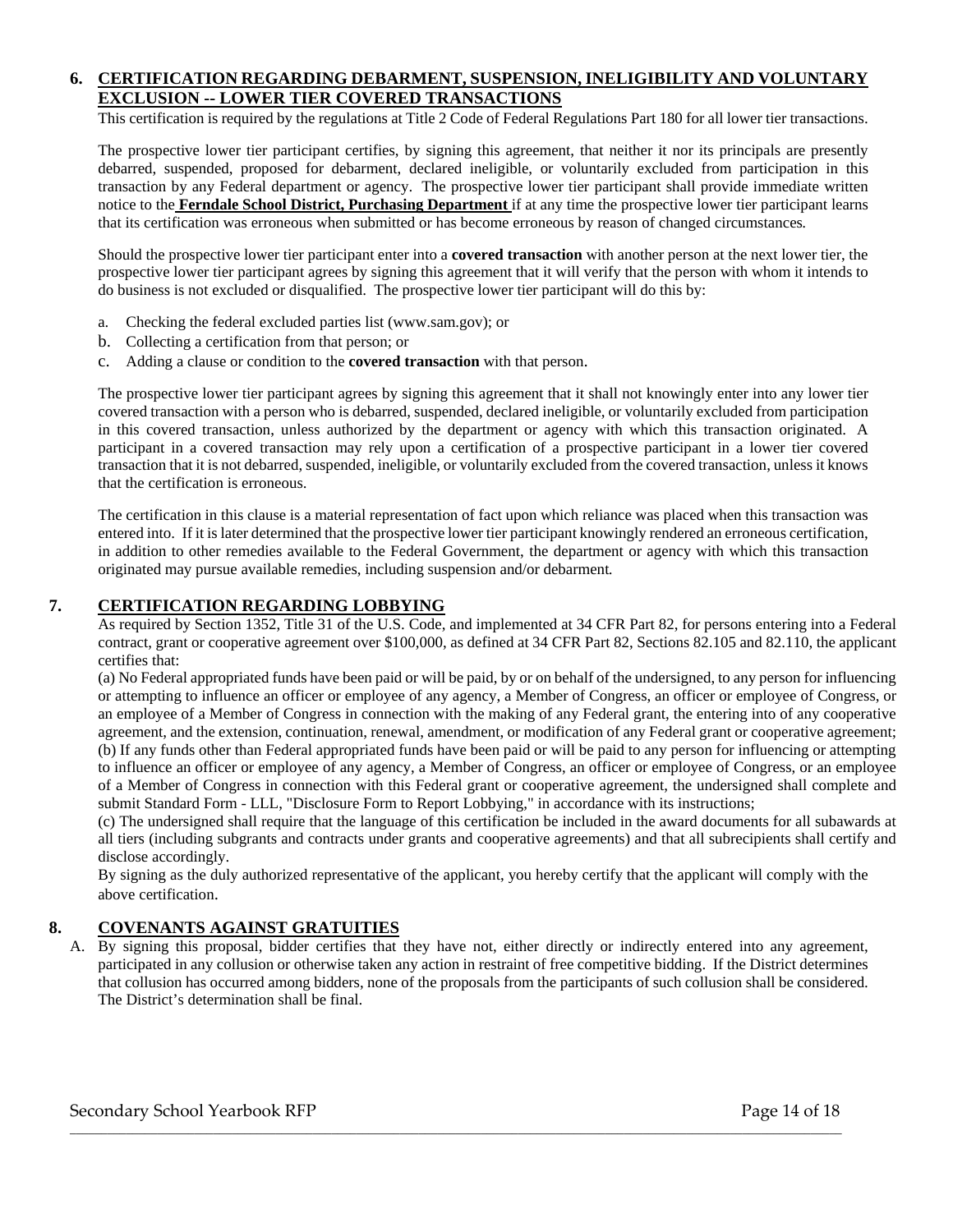- B. The Bidder warrants by signing hereon that no gratuities (in the form of entertainment, gifts, or otherwise) were or will be the right to terminate the contract, either in whole or in part, and any loss or damage sustained by the District in procuring offered or given by the Bidder or any agent or representative of the Bidder, to any Board member, officer, employee or student of the District with a view toward securing the contract or securing favorable treatment with respect to any determinations concerning the performance of the contract. For breach or violation of this warranty, the District shall have on the open market any items which Bidder agreed to supply, shall be borne and paid for by the Bidder.
- and remedies provided by law or under the contract. C. The rights and remedies of the District provided in the clause shall not be exclusive and are in addition to any other rights

#### **9. CRIMES AGAINST CHILDREN**

 contact with children at said school during the course of his or her employment and who has plead guilty to or been convicted of any felony crime involving the physical neglect of a child under RCW 9A.42, the physical injury or death of a child under RCW 9A.32 or 9A.367 (except motor vehicle violations under RCW 46.61), sexual exploitation of a minor under RCW 9.68, The Vendor shall prohibit any employee of the Vendor, including subcontractors, from working at a public school who has several offenses under RCW 9A.44 where a minor is the victim, promoting prostitution of a minor under RCW 9A.88, the sale or purchase of a minor child under RCW 9A.64.030, or violation of similar laws of another jurisdiction. Any failure to comply with this section shall be grounds for the School District to immediately terminate the contract.

#### **10. DISQUALIFICATION OF BIDDERS**

 The District in its discretion, may determine that a bidder is not responsible and reject its proposal for any of the following reasons:

- A. More than one proposal on the same project from a bidder under the same or different names.
- B. Evidence of collusion with any other bidder or bidders. Participants in such collusion shall be disqualified from submitting any further bids.
- C. If a bidder is not qualified to perform the contract.
- D. Unsatisfactory performance record, judged from the standpoint of conduct of service, or progress, as shown by past or current service for the District.
- E. Failure to pay or settle bills on any former or current contracts.
- F. If the bidder has previously defaulted in the performance of a written public contract, or has been convicted of a crime arising from a previous public contract.
- G. Any other inability, financial or otherwise, to perform the contract.
- H. For any other reasons deemed proper as determined from a pre-award survey of bidder's capability to perform.
- I. Any proposal Submitted by a Bidder who is not registered or licensed as may be required by the laws of the state of Washington.

#### **11. EXAMINATION OF INSTRUCTIONS, CONDITIONS, AND/OR SPECIFICATIONS**

 to acquaint the bidder with existing conditions, shall in no way relieve the bidder from obligations concerning the bid or the Bidders shall thoroughly examine and be familiar with all instructions, conditions, and/or specifications. The failure of a bidder to receive or examine any form, instruments, addendum or other document or to visit the site when required in order contract. The submission of a bid shall be taken as prima facie evidence of compliance with this section

#### **12. FORCE MAJEURE**

 of this Contract, upon giving notice and reasonably full particulars to the other party, such obligation or condition shall be The term force majeure shall include, without limitation by the following enumerations: acts of nature, acts of civil or military authorities, fire, accidents, and shutdowns for purpose of emergency repairs, industrial, civil or public disturbances which cause the inability to perform the requirements of this Contract. If any party is rendered unable, wholly or in part, by a force majeure or any event cause not within such party's control, to perform or comply with any obligation or condition suspended only for the time and to the extent commercially practicable to restore normal operations. In the event the Vendor ceases to be excused pursuant to this provision, then the District shall be entitled to exercise any remedies otherwise provided for in this Contract, including Termination for Default. Whenever a force majeure event causes the Vendor to allocate limited resources between or among the Vendor's customers, the District shall receive no less priority in respect to such allocation than any of the Vendor's other customers.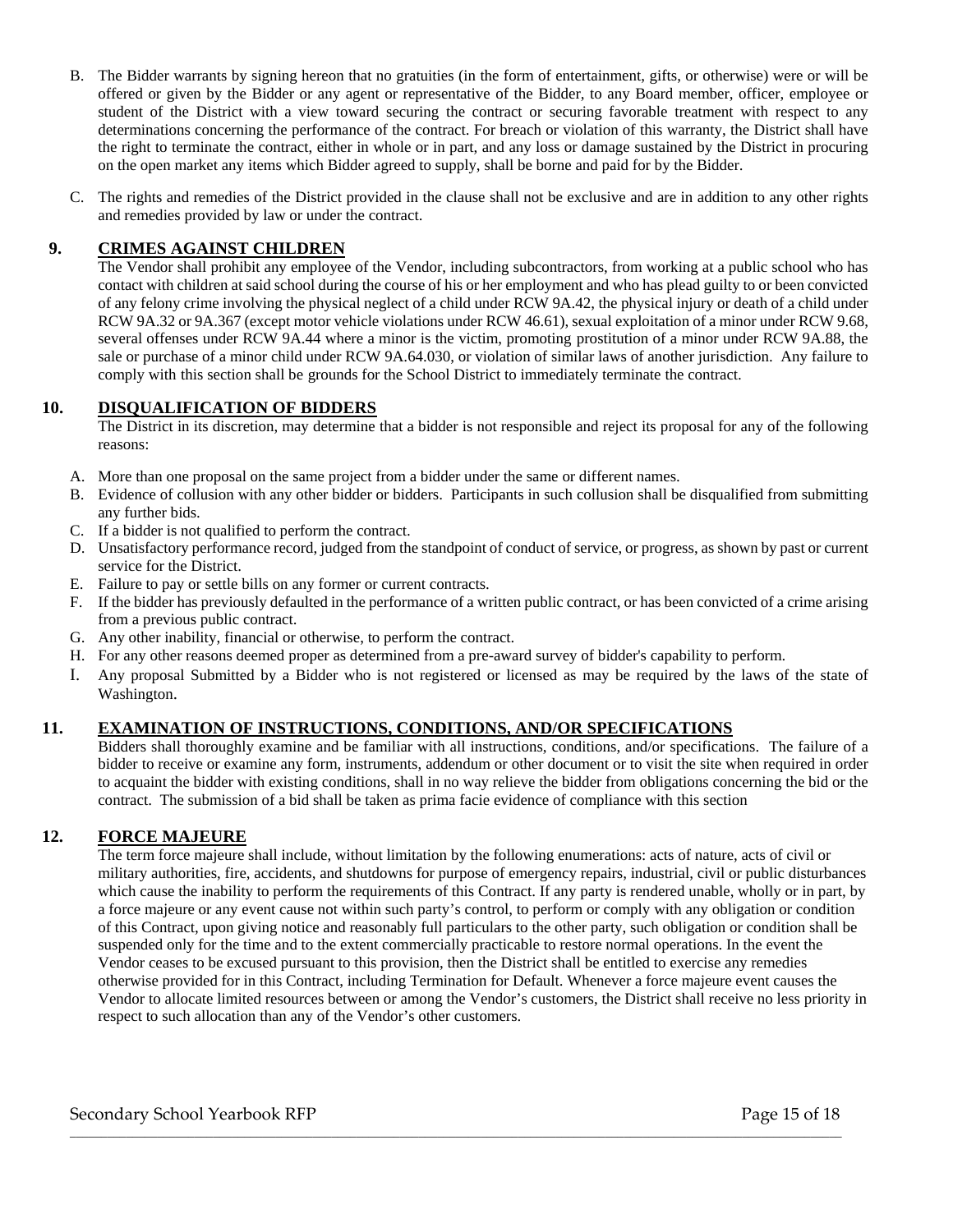#### **13. IMPLIED WARRANTIES PRESERVED**

The District will not accept any exclusion or modification of the implied warranties of merchantability or fitness for particular purpose by the seller.

All merchandise delivered is subject to inspection and acceptance or rejection to the satisfaction of the

District. The bidder shall also assume all responsibility in making any necessary adjustments with freight companies or replacing any materials damaged in transit, to the satisfaction of the District.

#### **14. INDEMNIFICATION**

 or part causing the claimant's damages. To that extent, the Vendor therefore knowingly and expressly waives any The Vendor shall defend, indemnify, hold and save harmless the District, their agents, representatives and employees ("Indemnitees") from all loss, damage, liability, claims, allegations or expenses (including attorney fees and all expenses of litigation), resulting from any actual or alleged injury or death of any person, or from any actual or alleged loss of or damage to any real or personal property, caused by or resulting from any act or omission relating to or arising from Vendor's discharge of its contained in this contract regardless of whether such conditions result from negligence of the District. This agreement to defend, indemnify and hold harmless shall be triggered upon the assertion of any claim against any Indemnitee within the scope of the Vendor's said defense, indemnification and hold harmless obligations. The Vendor shall pay attorney fees and litigation expenses incurred by any Indemnitee in successfully enforcing the obligation of this Paragraph. The Vendor further agrees that its defense, indemnity and hold harmless obligations shall apply to claims made by its own employees against an Indemnitee, but in that instance only to the extent of the Vendor's own negligence or fault in whole immunity that it otherwise might have been entitled to invoke under Title 51 RCW.

#### **15. INSURANCE COVERAGE**

The vendor shall, at its sole expense, purchase and maintain the insurance so indicated below, and a Certificate of Insurance shall be provided to Ferndale School District prior to starting services. Such insurance shall not be canceled or reduced until 30 days prior written notice has been given to Ferndale School District:

• Commercial General Liability with a limit of \$1,000,000 per occurrence bodily injury, personal injury and property damage combined, including premises and operations liability, contractual liability, personal injury liability.

• Automobile Liability with a limit of \$1,000,000 per occurrence

• Workers Compensation (L&I) or confirm that Vendor lawfully waives coverage under Workers Compensation and Unemployment Compensation laws.

Additional Insured: Include Ferndale School District its' officials, employees and agents as additional insurers.

#### **16. INTERPRETATION OF PLANS AND DOCUMENTS**

If any person contemplating submitting a proposal for the proposed contract is in doubt as to the true meaning of any part of the proposal request, or finds discrepancies in, or omissions from the specifications, they may submit to the District a written request for an interpretation or correction thereof. The Bidder submitting the request will be responsible for its prompt delivery and **it must be received by the Purchasing Department not later than seven (7) calendar days before the date specified for receipt of proposals.** Request for interpretation of specifications must be hand delivered, mailed, or faxed to the Purchasing Department, Tammy Longstaff, at 360-383-9203. E-mail inquiries are also acceptable to: tammy.longstaff@ferndalesd.org. Any interpretation or correction of the proposal documents will be made only by addendum duly issued and a copy of such addendum will be mailed, emailed, faxed, or delivered to each person receiving a set of such proposal documents. All such addenda shall become part of the proposal documents. No oral interpretation of any provision in the proposal documents will be made to any bidder

#### **17. LATE BIDS**

It is the sole responsibility of the bidder to see that the bid is received by the designated date and time. Any bid received after the time set for the submission of bids will be returned unopened. The clock located on the Ferndale School District's Reception phone at the District office at 6041 Vista Drive, Ferndale, WA 98248 will be the official time used.

#### **18. LIQUIDATED DAMAGES**

Liquidated damages in this solicitation are defined as the cost to procure locally, or on the open market, the replacement on any rejected or undelivered contract items. The Vendor covenants and agrees that in the event suit is instituted by the purchaser for any non-performance, breach or default on the part of the Vendor, and the Vendor is adjudged by a court of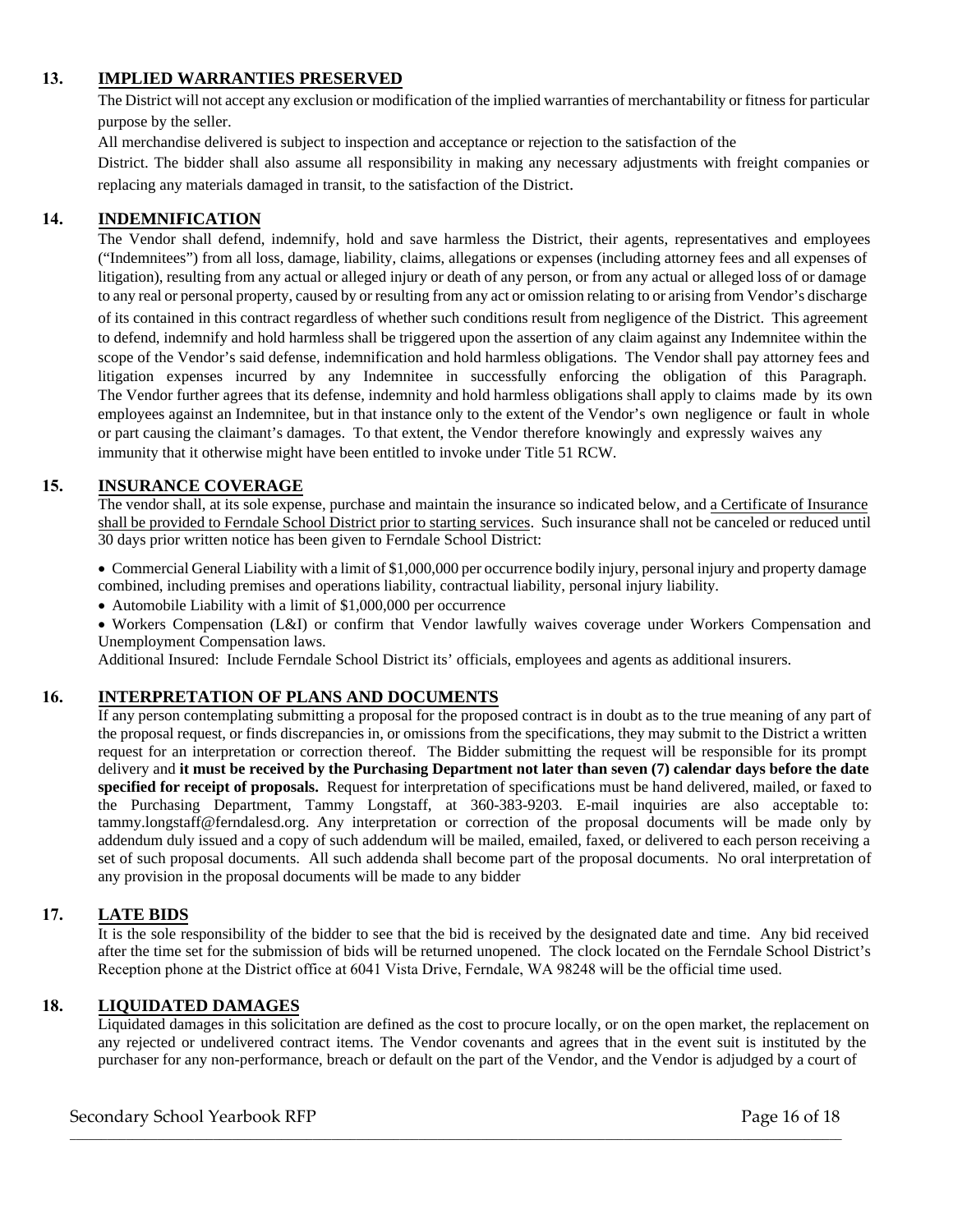competent jurisdiction, the Vendor shall pay purchaser all costs, expense expended or incurred by the purchaser in connection therewith, and reasonable attorney's fees. In addition, the Vendor agrees to replace or repair (at the option of the District) any and all District owned property damaged or destroyed resulting from the negligence of Vendor.

#### **19. MODIFICATIONS**

 submitting a deviation shall do so by way of an addendum. No oral telephone modifications of any bid submitted will be Bidder-initiated changes in or additions to the bid invitation, recapitulations of the work bid upon, or alternate proposals or any other modifications of the invitation, which are not specifically allowed in the contract documents, may result in the District's rejection of the bid as being non-responsive to the invitation. The Bid Document shall not be altered. A Bidder considered.

#### **20. NON-DISCRIMINATION**

The District is an equal opportunity employer. The bidder understands and agrees that its compliance with applicable Federal and State non-discrimination laws is a condition precedent to its right to bid and that violation of said laws may result in rejection of the bid or subsequent cancellation of the resulting contract*.* 

#### **21. "OR EQUAL" CLAUSE**

Whenever an item is specified by giving the manufacturer's name, brand or number, unless followed by the words "no substitutes", it is understood that the words "or approved equal" follow. The District reserves the right to determine whether "or equal" standards are met.

#### **22. PATENTS AND ROYALTIES**

The Vendor is responsible for paying all license fees, royalties or the costs of defending claims for the infringement of any intellectual property that may be used in performing this Contract.

#### **23. POINT OF CONTACT**

Tammy Longstaff 6041 Vista Dr. | PO Box 698 Ferndale, WA 98248 tammy.longstaff@ferndalesd.org Phone: (360) 383-9203 | Fax: (360) 383-9201

#### **24. RELATIONSHIP WITH THE DISTRICT**

By the act of submitting a bid, the bidder agree the prices in this Response have been arrived at independently, without, for the purpose of restricting competition, any consultation, communication, or agreement with any other bidder or competitor relating to (i) those prices, (ii) the intention to submit an offer, or (iii) the methods or factors used to calculate the prices offered. The prices in this Response have not been and will not be knowingly disclosed by the bidder, directly or indirectly, to any other bidder or competitor before Contract award unless otherwise required by law. No attempt has been made or will be made by the bidder to induce any other concern to submit or not to submit an offer for the purpose of restricting competition.

 official, public capacity. Neither does such a person nor any member of his or her immediate family have any financial In preparing this Response, you have not been assisted or coerced by any current or former employee of the District whose duties relate (or did relate) to the District solicitation, or prospective Contract, and who was assisting in other than his or her interest in the outcome of this Response.

#### **25. SAFETY CONDITIONS**

All items furnished must satisfy all applicable requirements of OSHA and/or Washington Industrial Safety and Health Act and other applicable codes, regulations, ordinances and laws in effect at the time of delivery.

#### **26. TAXES**

State and Local Sales Taxes shall not be included in any item of this bid. However, the District shall pay applicable sales tax to the Bidder and the Bidder shall make sales tax payments as provided by statute.